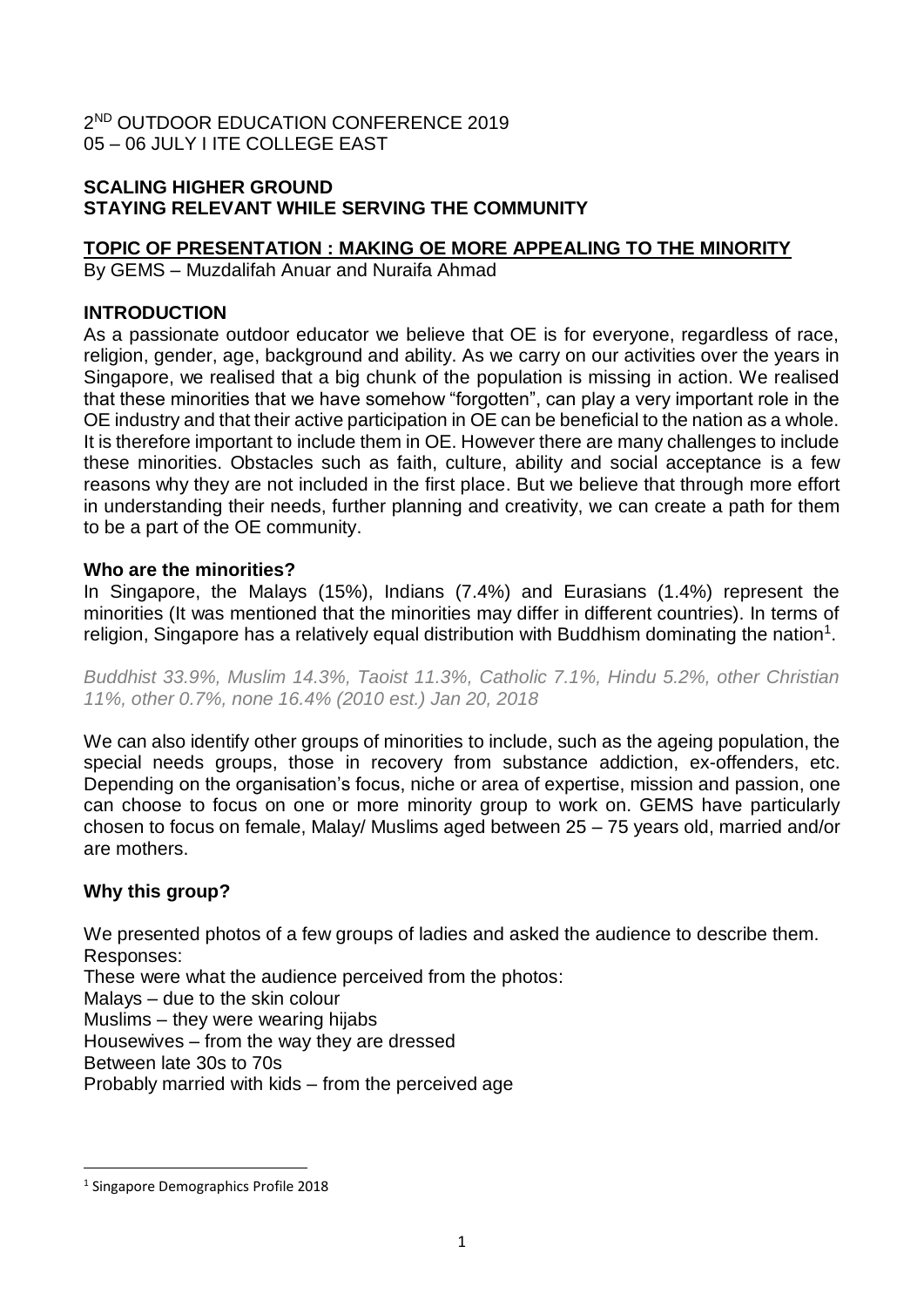We then asked them, if they are having an OE program, would they have approached these ladies? Why?

Responses: NO

- Not appropriate activity for them
- Would have wasted the effort and marketing collaterals
- Don't think they would be interested
- Not their cup of tea

We then revealed that the ladies in the photos are marathoners, ardent swimmers, triathletes, who have summited many mountains around the globe, completed Spartan races, reached Everest Base Camp. They are rock climbers, outdoor enthusiasts who are passionate about active living. Why are they deemed not appropriate? Why are they not included? Why is OE not made available to them? Is motherhood a barrier to OE? It is the way they are dressed? Is there a need to change the perception of our educators?

We posted some questions to the audience. As a child, who makes decisions in your life? Who decides where you go to school, what subjects to take? Who chooses and buy your daily wear? Who cooks or buy the food you eat? Who decides the things you have at home, the sofa, curtains, furniture, etc.? Who controls the finances at home? The answer is unanimous. *Parents*. Imagine a situation where all parents understand and believe in the benefits of OE, this industry would not be in a state of predicament as it is. Imagine if all parents loves the outdoors, they would definitely make the outdoor a part of their family life. We asked, would they now try to sell their program to them? Of course! Parents play a vital role amongst our youths, if not, the most important role.

Unfortunately, the role of parenthood has taken a toll on many adults. The time consumed to care for our young, the added responsibilities, the pressure to educate and cultivate them into responsible adults takes away time for some parents to indulge in their own activities and passion. Some even had to sacrifice their careers and dreams for their children. These are commons responses we received from the interviews we conducted. Mothers especially, left their jobs to care for their children. They sacrifice time for themselves to meet the endless needs of their young. Many told us about how they used to be very active, how they loved spending time outdoors and their achievements in sports but their added responsibilities upon marriage and parenthood somehow took away those opportunities. This may sound like a lame excuse to some but the struggle is real for many. Parents, especially those with younger children are facing these challenges. How can we help?

As parents, we deeply understand the struggles as we are experiencing it ourselves. We are fortunate that our chosen career path in OE allows us to continue doing what we love. We made effort to include our children in our activities since young as we recognised the benefits and value of OE for all of us.

### **Why target the Malays?**

Since 2010, the health conditions of the Malay/Muslim community in Singapore is becoming worse (Refer to Annex A). In lieu of the increasing numbers of obesity and obesity-related illness and the recent increase in kidney failure patients within the community, we decided to play our part to help the community and focus on them to address the national concern.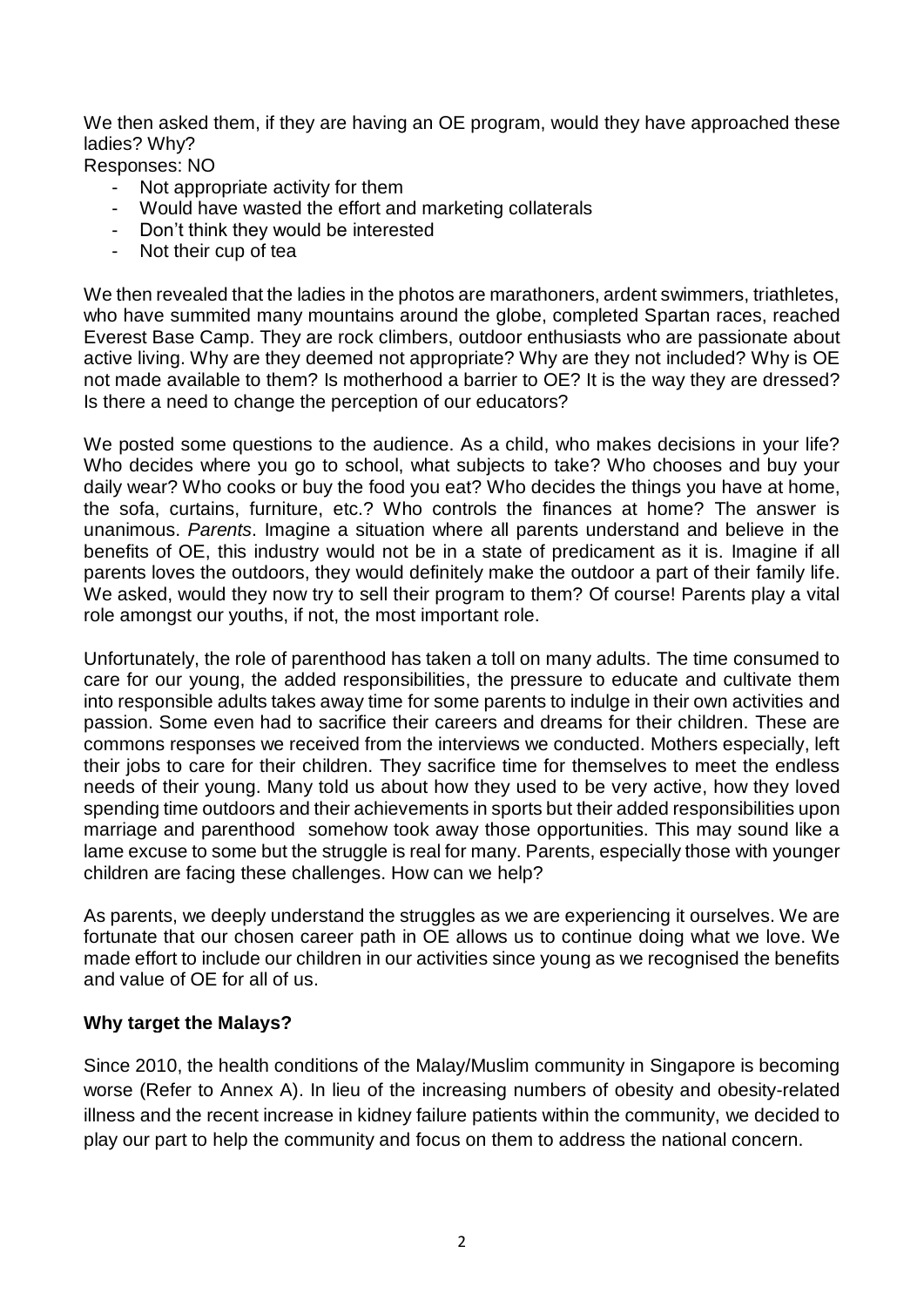## **Why Women?**

We hope to empower women to take charge of their health and fitness to secure a brighter future for themselves and their family. A healthy and positive home starts from us (women).

*"In addition, we should focus a lot more on the women as they are the ones that plan and cook for the family" – Madam Halimah Yaacob*

[Malays & Obesity: Big Trouble Special Report, The Straits Times \(Saturday, 13 March 2010\)](https://www.nuh.com.sg/wbn/slot/u2995/Mediaarticlesmar10/ST_13Mar10_Malays_and_Obesity_Big_Trouble.pdf)

### **A Brief History**

.

| <b>YEAR</b> | <b>OUR JOURNEY</b>                                                                                                                                                                                                                                                                                                                                                                                                                                                                                                                                                                                                                                                                                                                                                                                                                                                                                                                 |
|-------------|------------------------------------------------------------------------------------------------------------------------------------------------------------------------------------------------------------------------------------------------------------------------------------------------------------------------------------------------------------------------------------------------------------------------------------------------------------------------------------------------------------------------------------------------------------------------------------------------------------------------------------------------------------------------------------------------------------------------------------------------------------------------------------------------------------------------------------------------------------------------------------------------------------------------------------|
| 2000        | Active in OE and sports. We noticed that there were very poor participation rate                                                                                                                                                                                                                                                                                                                                                                                                                                                                                                                                                                                                                                                                                                                                                                                                                                                   |
|             | of this group in outdoor activities and we wondered why.                                                                                                                                                                                                                                                                                                                                                                                                                                                                                                                                                                                                                                                                                                                                                                                                                                                                           |
| $2004 -$    | As we got married and have children we realised that time is very limited for us,                                                                                                                                                                                                                                                                                                                                                                                                                                                                                                                                                                                                                                                                                                                                                                                                                                                  |
| 2009        | as mothers to indulge in extra activities.                                                                                                                                                                                                                                                                                                                                                                                                                                                                                                                                                                                                                                                                                                                                                                                                                                                                                         |
| 2010        | When we started wearing the hijab <sup>2</sup> , things got a bit more complicated as we<br>were unable to find appropriate clothes to wear for our activities. By now, we<br>started to understand the low participation rate of our community in OE.<br>We conducted a small survey (1500 women over 3 years) to ascertain the<br>reasons why. We focused our survey on the target group initially but expanded<br>the survey to others to understand better. The participants consisted of 50%<br>Malay Muslim, 10% Non-Malay Muslims, 20% Chinese, 10% Indian and 10%<br>Others. All of these were mothers who are not active (regardless weight) and/or<br>overweight. Other than the fixed questions, we also randomly interview them to<br>know them more personally and to understand their situation in-depth.<br>Questions asked:<br>1. How often do you exercise?<br>2. Why?<br>3. What would motivate you to exercise? |



### **Research Findings**

<sup>&</sup>lt;sup>2</sup> One of the Islamic requirement for a Muslim women is modesty. When in public or in the presence of non-related men and non-muslim women, she is to cover her whole body except her hands and face. The hijab is a covering or apparel she wears to cover her head, neck and chest. The concept of modesty/hijab actually covers more than just her clothing.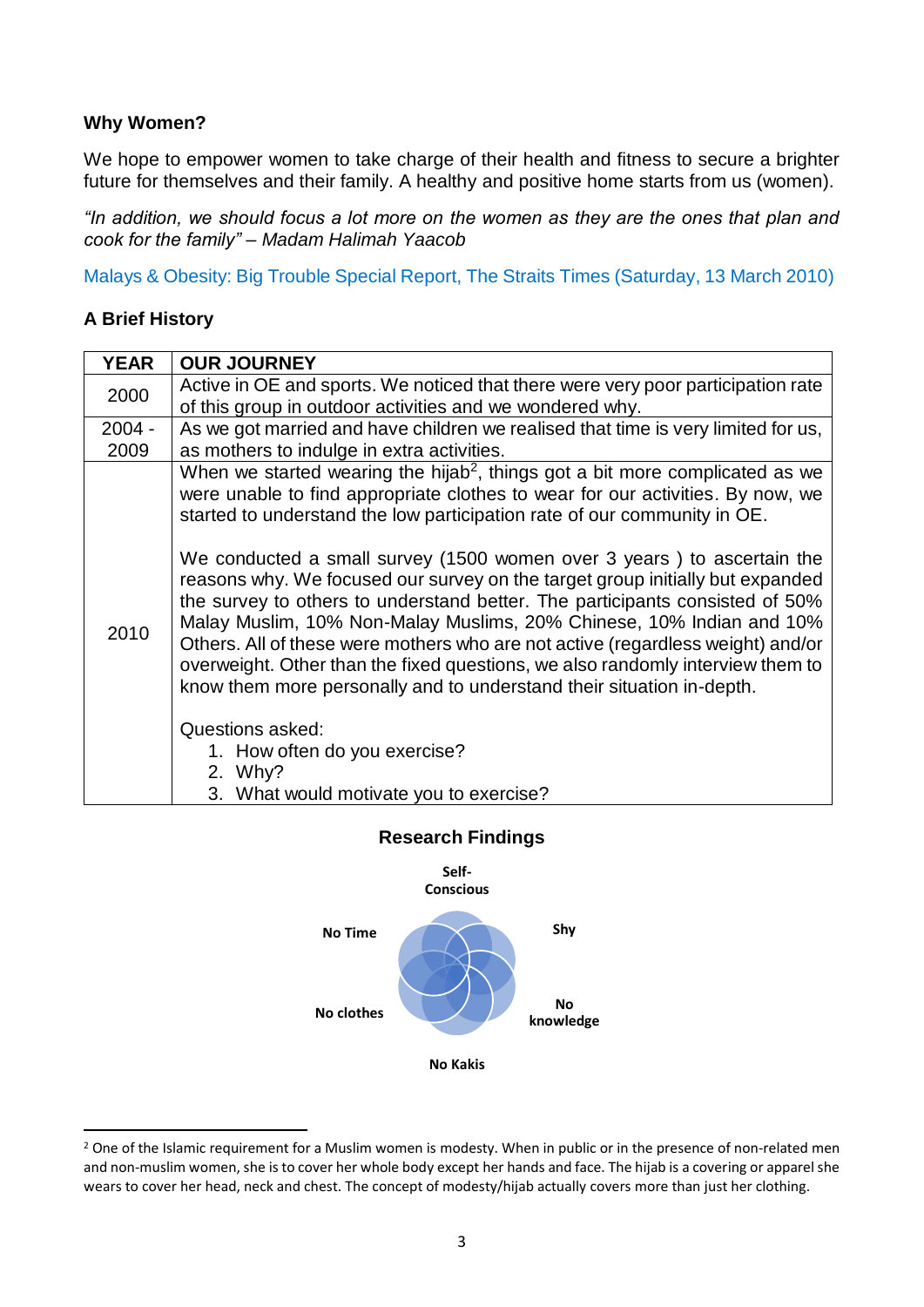## **Top 6 reasons are consistent across races and religion**

- 1. Self-Conscious. Women who think like they do not fit into the societal standards of "beautiful" have low self-esteem, they feel conscious about exercising in public. They feel like people will stare and laugh at them. Some prefer not to exercise in a mixed environment (mixed genders).
- 2. No Knowledge. They do not know what to do or where they can participate in activities they prefer e.g. rock climbing, kayaking, trekking, etc. They want to run but because they have no proper guidance, they applied the wrong techniques of running and got injured instead. They eventually lose hope and gave up. They are also unaware of the variety of activities available for them.
- 3. Too Shy. They feel shy or awkward to exercise in public either because they are conscious about themselves, of how they look or because they do not want to look stupid in front of others. e.g. They want to work out at the gym but do not know how to use the machines and too shy to ask for help.
- 4. No Kakis (Friends). They want to participate but do not have friends who wants to do the same and they don't have the courage to do it by themselves.
- 5. No Proper Clothing. Believe it or not, this is one of the biggest reason and apparently very important for women. Ten years ago, it is difficult to get affordable and fashionable plus size workout attire and those suitable for Muslim women.
- 6. No Time. Parenthood takes a lot of time away from their passion. Fear of commitment due to unpredictable circumstances as parents.

### **Creating a Safe Environment**

We truly believe the importance of including this target market. Thus with the information garnered from the survey and having understood the situation, we worked out how we could address their concerns and meet their needs. We needed to create a safe environment in order to make active living and OE more appealing to them. Their participation would not only help to increase better health rate amongst the Malays, it will also harbour a positive chain effect towards their children and allow them to age well.

Addressing their concerns and meeting their needs

- Female-only activities led by female coaches/facilitators
- Private spaces or quiet public places
- Group activities
- Variety of planned activities
- **•** Flexible timing/ participation
- Affordable, comfortable and modest active wear

Our planning revolves around the above-mentioned. We believe that if we are able to achieve these criteria, OE will be more appealing to them.

Eemale Only and Private/ Quiet public places. An all ladies activity led by female coaches/ instructors/ facilitators will allow them to feel more comfortable. Muslims are not encouraged to participate in activities where there are mixed interactions of both genders, especially in an active activity. A private place or session or quiet public places enables the participants will move freely and to be themselves without fear and without being conscious or shy.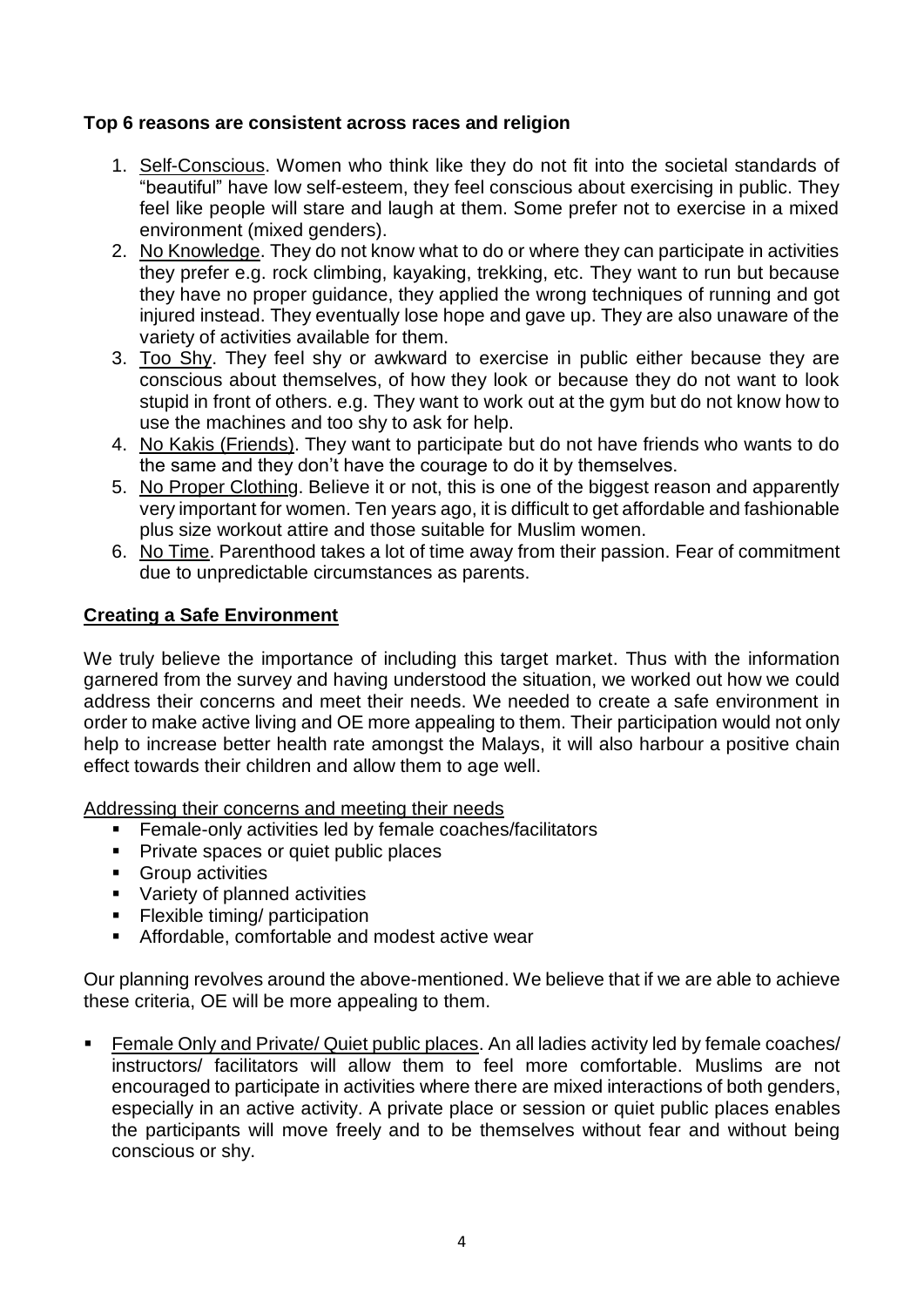- Group Activities. Social relationships play an important role in our quality of life and our emotional health. Group activities provides the avenue for social integration where we can deliver the much needed social support amongst fellow participants. Group activities are more consistent and last longer as they motivate each other to come for the next activity. It promotes commitment and brings more joy and fun into the activities even though it can be tiring and difficult.
- Planned activities and Flexibility. We understand the struggle parents face to juggle their busy schedules It is helpful to have all activities pre-planned for the year (or up to 3-6 months). This allows parents to plan out their vacation and other appointments. We also understand their tight daily schedules therefore we allow flexibility in terms of timing and participation. They may come late or leave early to send/fetch their kids to school or for others tasks. They may bring forward the paid activity to another time and they may bring their children along or include them as well. We provide child minding services or take turns to care for the kids. It is also helpful to plan and make arrangement for prayers (if activities runs through prayer times<sup>3</sup>). It will definitely encourage more participants to join if they know that the organisers have gone out of their way to provide such services making the activity/programme more appealing. While these arrangements can be challenging, it has proven to be effective with the increasing number of participants we have.
- Modest Active Wear. Being an active hijabi ourselves helps us to understand the need for comfortable modest apparels. We want to be able to do most things while still being covered and modest to meet the requirement of Islamic Law<sup>4</sup>. A decade ago, it was very difficult to find such apparels. The first few sports hijab was "Capster" from Europe and the first modest swimwear was "Burqini" from Australia. While we rejoice, the products were not so affordable by the time they reached Singapore. Over the years, more companies have recognised the need and started to produce sports hijabs and modest active wear, even NIKE and ADDIDAS. Currently we are fortunate to have Malaysian and Indonesian brands namely, NASHATA, RAQTIVE and NOORE SPORTS to supply us with good quality, comfortable and modest range of active apparel. The availability of these more affordable range have encouraged more women to be active and to try out more activities like swimming, trekking and rock climbing. NASHATA for example provides apparels for all kinds of sports and activities which caters to women of all sizes and body shapes from tops to bottoms, sports hijabs, swim wear, cycling accessories, running belts and many more.

.

<sup>3</sup> Muslims are required to establish prayer 5 times daily – before dawn, mid-day, late evening, at dusk and night Time.

<sup>4</sup> There is no laws in Islam that prohibits women to exercise or be involved in outdoor activities. Islam encourages all to be healthy and to live an active lifestyle. Prophet Muhammad (Peace be upon him) participated in swimming, archery, horseback riding and runs with his wife. He also encourages parents to allow their children to be involved in these sports. While there are no prohibition of participation, there are clear guidelines for Muslims to adhere while participating in sports.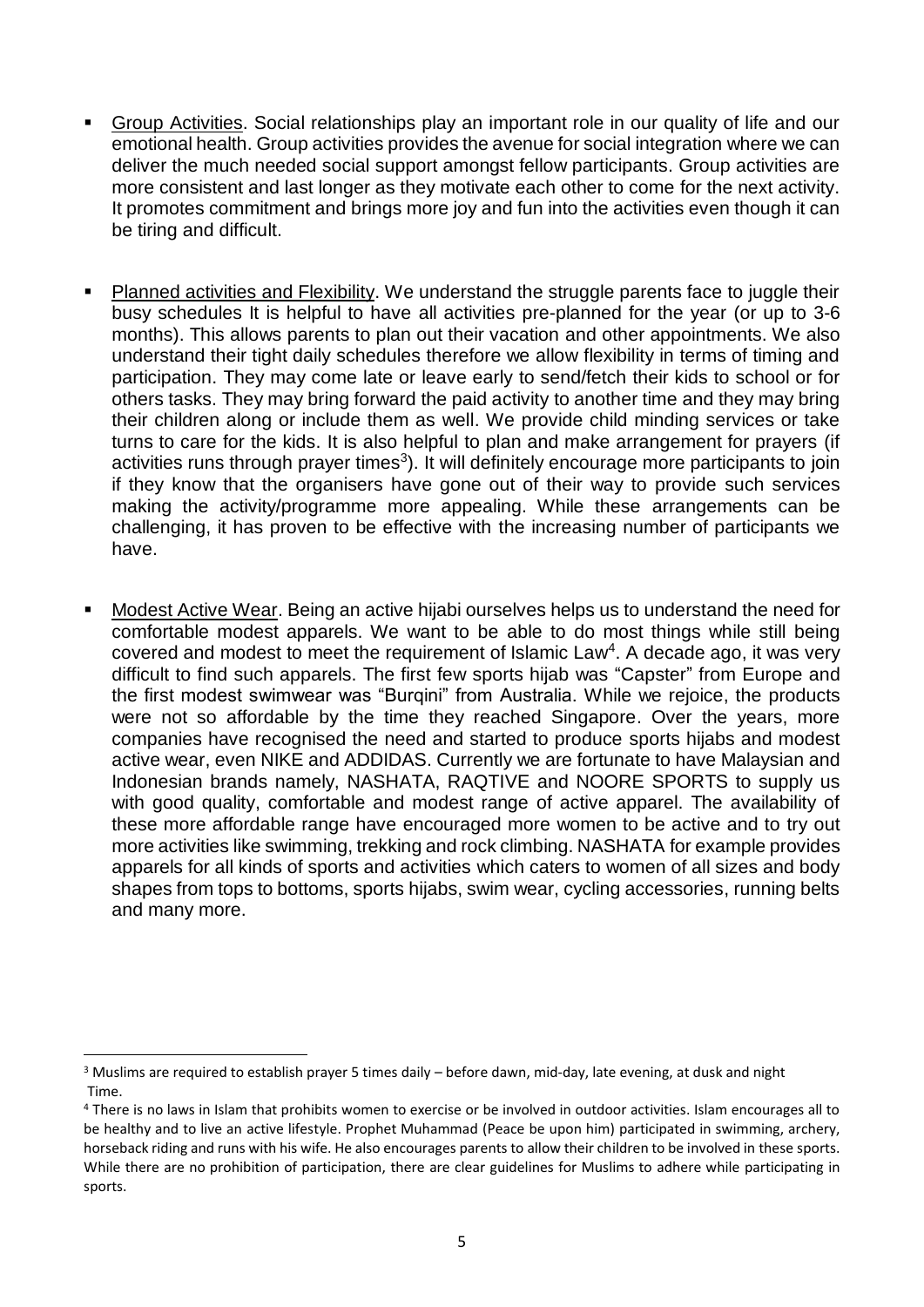### **What have we done?**

.

### The first ever Muslimah Running event

We decided to start off this initiative in a big way. It was very difficult because no one believed that we could pull this off. No company wanted to support or sponsor us because they could not fathom "aunties" (middle-age women) running a race. So, we did it all by ourselves.

| <b>YEAR</b> | <b>ACTIVITIES</b>                                                                                                                                                                                                                                                                                                                                                                                                                                                                                                                                                                                                                                                                                                                                                                                                                                                        |
|-------------|--------------------------------------------------------------------------------------------------------------------------------------------------------------------------------------------------------------------------------------------------------------------------------------------------------------------------------------------------------------------------------------------------------------------------------------------------------------------------------------------------------------------------------------------------------------------------------------------------------------------------------------------------------------------------------------------------------------------------------------------------------------------------------------------------------------------------------------------------------------------------|
| 2014        | The first WOW RUN <sup>5</sup> was organised in Feb 2014 at Marina Barrage. The run<br>garnered 800 runners from all walks of life. It was a wonderful sight to see Marina<br>Barrage filled with aunties trying their best. For most of them, it was their first<br>time ever completing 5km and we were awfully proud of every one of them.<br>We continued to offer weekly and monthly activities for the participants to keep<br>them on their toes and continue what they have started. Activities includes<br>swimming, pilates, aquarobics, running clinics, group runs, trekking and high<br>elements.                                                                                                                                                                                                                                                           |
| 2015        | WOW RUN 2015, over 1200 runners registered for the run. However the run was<br>cancelled due to the haze in October 2015. About 80% of the participants were<br>Malays. Others include Chinese, Indians, Arabs, French, Americans and<br>Filipinos. Since then, the number of Malays participating in fitness and running<br>events has steadily increased.                                                                                                                                                                                                                                                                                                                                                                                                                                                                                                              |
| 2017        | WOW RUN 2017 was held at Punggol Waterway                                                                                                                                                                                                                                                                                                                                                                                                                                                                                                                                                                                                                                                                                                                                                                                                                                |
|             | Established GEMS Movements to offer more challenging activities for the ladies.                                                                                                                                                                                                                                                                                                                                                                                                                                                                                                                                                                                                                                                                                                                                                                                          |
| 2018        | What is GEMS: Grundy + POPWOW Empower ME Series?                                                                                                                                                                                                                                                                                                                                                                                                                                                                                                                                                                                                                                                                                                                                                                                                                         |
|             | GEMS is a series of fun and easy challenges across different elements,<br>especially tailored to simulate life's obstacles. GEMS hopes to EMPOWER<br>participants with essential parallel life skills, help to identify and remove any<br>mental obstacles, bring clarity and complete with renewed confidence in<br>themselves and their ability to make decisions and conquer life's challenges.<br>Participants will learn to enhance their spiritual practice, develop a heightened<br>self-awareness and expand their comfort zone. All they have to do is participate<br>in the activities and collect as many Gems as possible. The more Gems they<br>collect, the more skills they will attain and more confidence garnered. All<br>activities will be conducted as a group to foster social support with command<br>opportunities to develop leadership skills. |

<sup>5</sup> Women of Wellness Run was first conceptualised by a group of active ladies who are passionate about fitness and women's wellness in 2013. They were concerned about the state of health of Malay women in Singapore. Since 2010, there is an increased no. of obesity and obesity-related disease within the community. Findings from an independent study show that sedentary lifestyles, food culture and lack of awareness (of activities available) are amongst the most popular reasons for the cause of increase. Most women also express low selfesteem and feel shy to exercise in public even though they are keen and desperate to lead a more active lifestyle.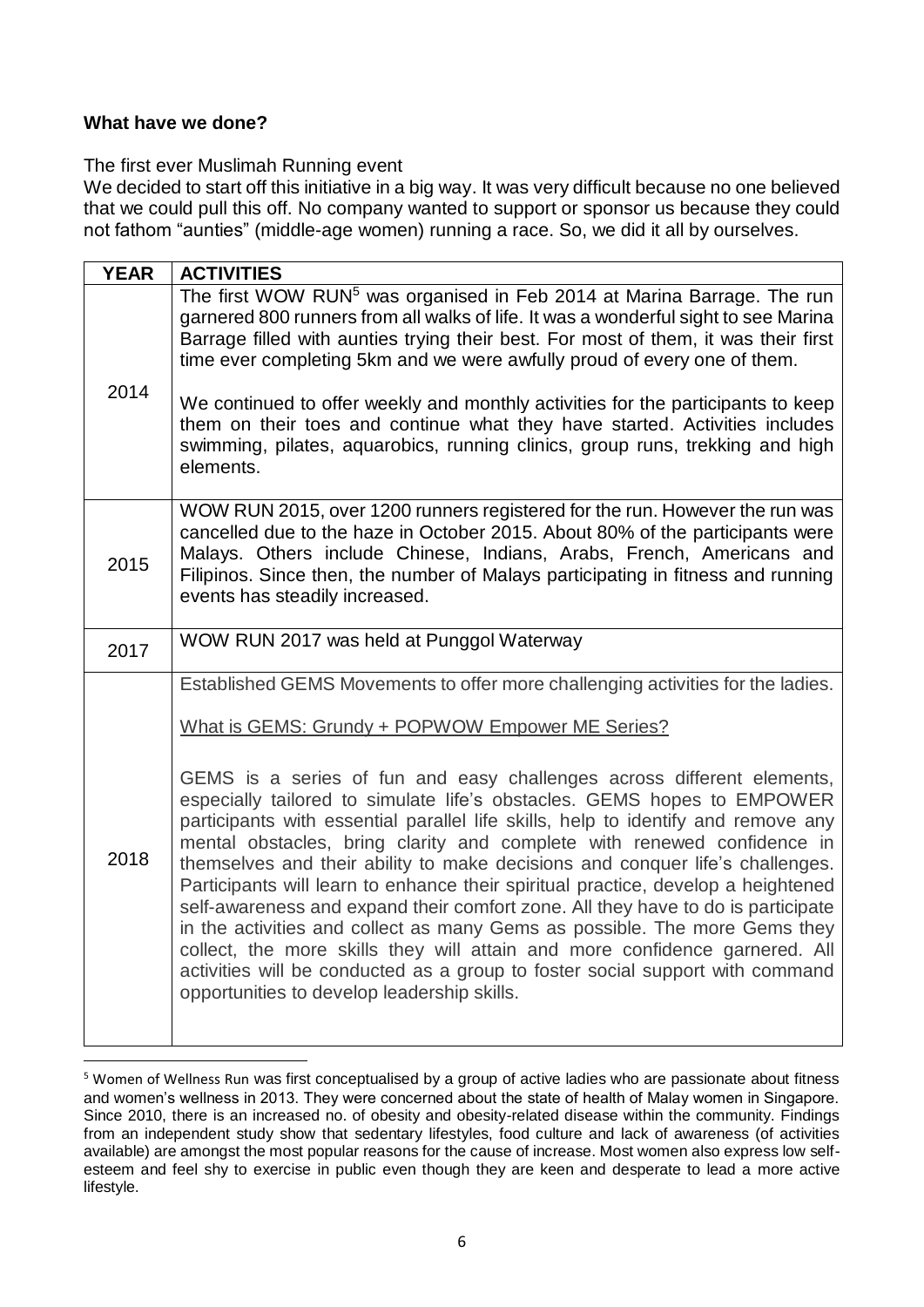|      | <b>GEMS 1 Activities include:</b><br>Wall climbing @ Climb Central<br>Nature Walk 15km<br>Sea Expedition - Kayaking and Kelong Jump<br>Spartan Super 13km 20 Obstacles<br>Night Walk 35km<br>Heights Confidence Course - High elements, free fall and zip line<br>- Land Expedition - Navigation and Treasure Hunt<br>- Solo night walk<br>Summit Gunung Rinjani<br>$\sim$                                   |
|------|--------------------------------------------------------------------------------------------------------------------------------------------------------------------------------------------------------------------------------------------------------------------------------------------------------------------------------------------------------------------------------------------------------------|
| 2019 | <b>GEMS 2 Activities include:</b><br>Wall climbing @ Climb Central<br>- All-Girls Paintball Challenge<br>- Spartan Sprint<br>- Forest Force trail run 15/25km<br>- Sea Expedition<br>Upcoming<br>Jul Caving - Challenge Cubes<br>Waterfall Abseiling - Gunung Muntahak<br>Aug Spartan Super+Sprint<br>Nature Night Walk - 25km<br>Sep WOW RUN 2019<br>Nov Heights Confidence<br>Dec Kembara ATV- Kota Tinggi |
|      | Ongoing<br>Swimming<br>- Pilates<br>- Kickboxing<br><b>Run Clinics</b><br>Aquarobics                                                                                                                                                                                                                                                                                                                         |

# **CONCLUSION**

OE is for everyone and everyone deserves to be included. It is important for us to identify the neglected minority groups and to understand their needs to be able to cater a suitable program for them so as to enable them to also reap the benefits from OE. We hope that through this sharing, we are able to change your perspective about the minority group that we have chosen to focus on and given you a better insight of our needs and challenges. We need more people who are willing to take up the challenge and provide more avenue for these minority groups to be included.

Prepare by: Muzdalifah Anuar Nuraifa Ahmad